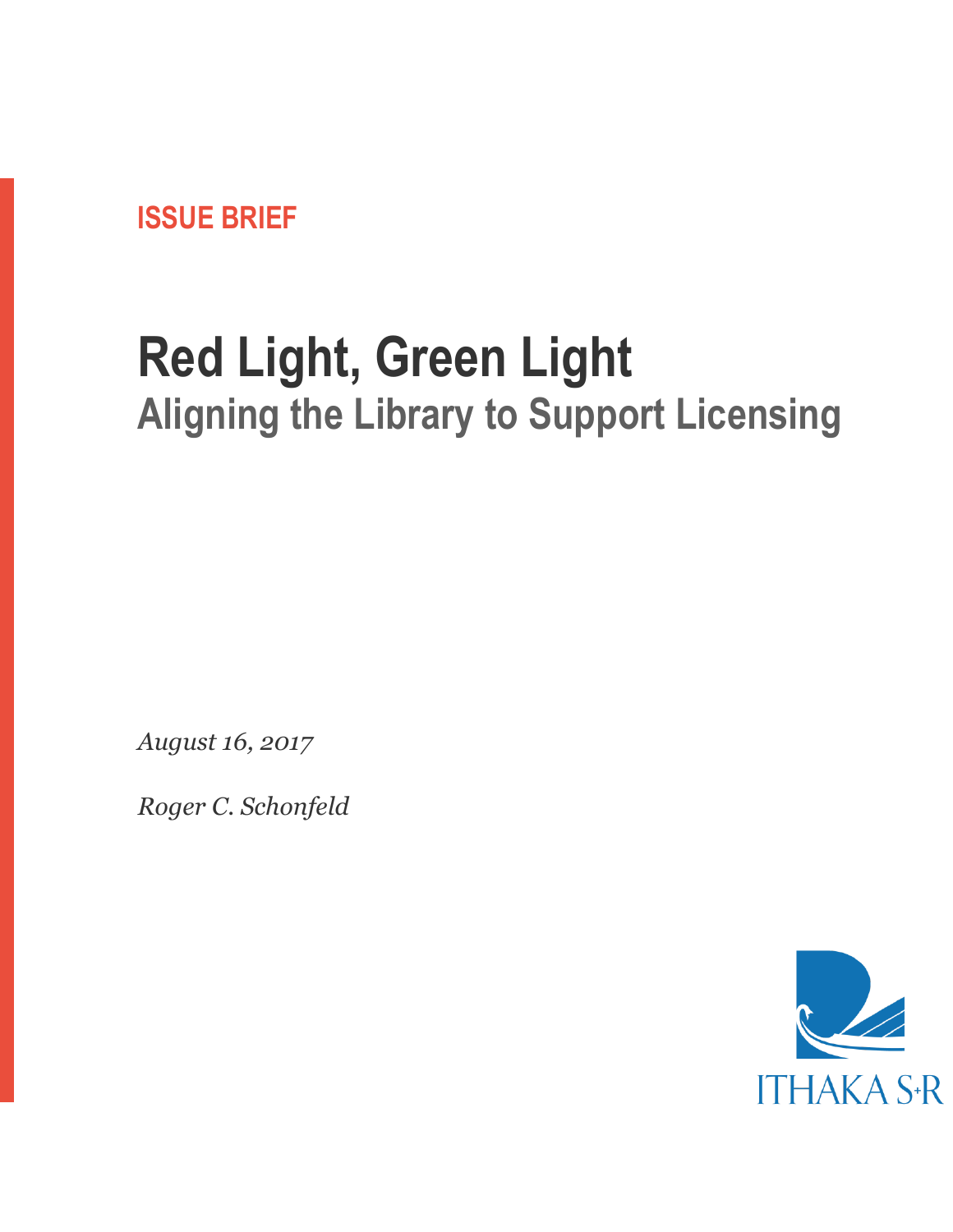

Ithaka S+R provides research and strategic guidance to help the academic and cultural communities serve the public good and navigate economic, demographic, and technological change. Ithaka S+R is part of ITHAKA, a not-for-profit organization that works to advance and preserve knowledge and to improve teaching and learning through the use of digital technologies. Artstor, JSTOR, and Portico are also part of ITHAKA.

Copyright 2017 ITHAKA. This work is licensed under a Creative Commons Attribution-NonCommercial 4.0 International License. To view a copy of the license, please see http://creativecommons.org/licenses/by-nc/4.0/.

ITHAKA is interested in disseminating this brief as widely as possible. Please contact us with any questions about using the report: research@ithaka.org.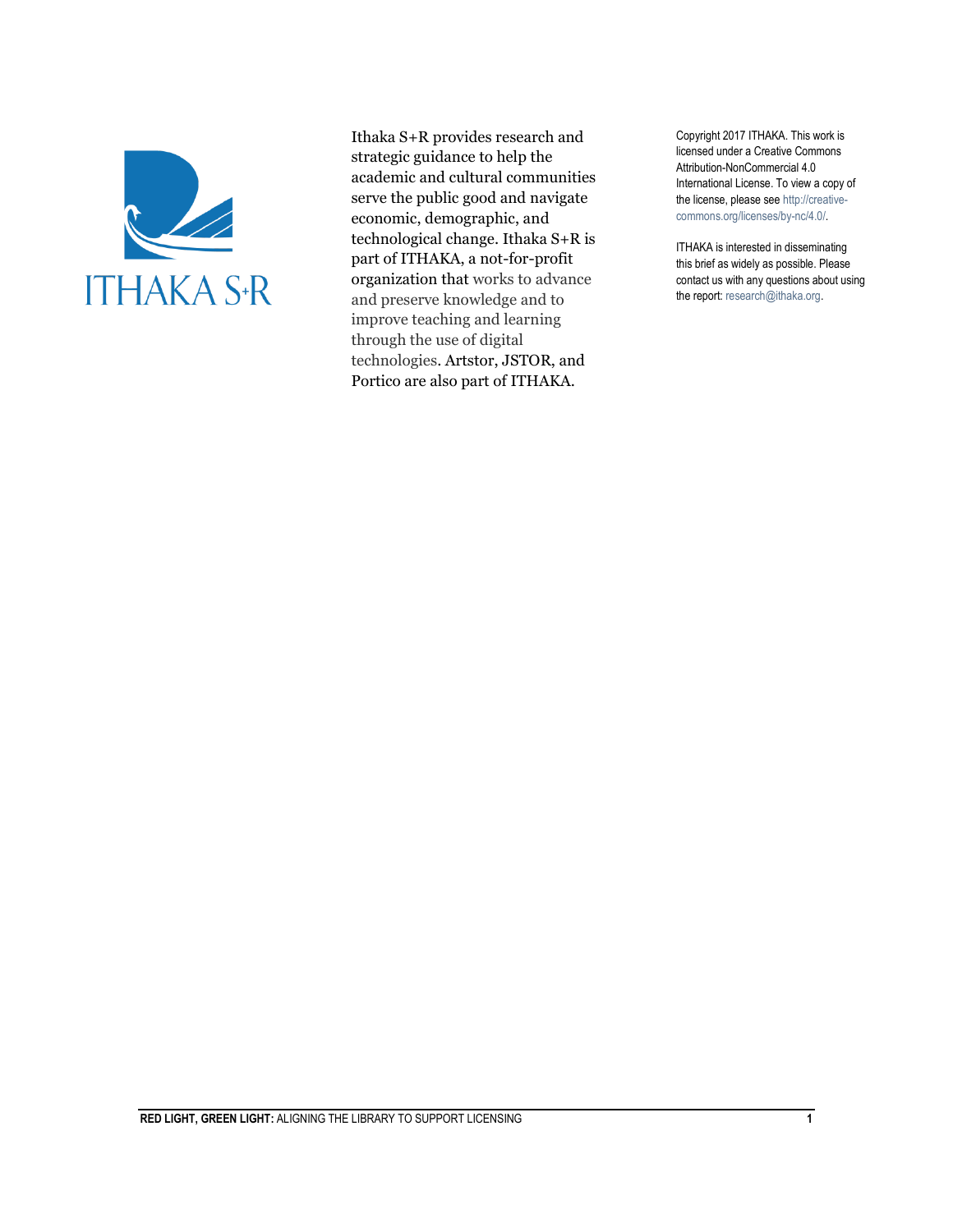There is widespread frustration within the academic library community with the seemingly uncontrollable price increases of e-resources, especially of licensed bundles of scholarly journals. The scholarly communications movement has vastly expanded academic and indeed public access to scholarly content. Yet prices for certain scholarly resources continue to outpace budget increases, and librarians do not feel in control of budgets and pricing. What if libraries found ways to bring together the whole library behind the objective of stabilizing or reducing what they pay?<sup>1</sup>

What if libraries found ways to bring together the whole library behind the objective of stabilizing or reducing what they pay?

In this piece, I propose that the academic library engage more robustly to take back control of its collections budget. I do not evaluate, and certainly do not critique, existing negotiating models. Fundamentally, I propose that libraries find ways to act with single purpose to strengthen their negotiating position. This proposal has not been "roadtested" at any institution of which I am aware. As written, it is organized around what a library might do, but readers may also find opportunities for groups of libraries to engage with some of these approaches through consortia and systems. It is my hope to contribute to ongoing conversations about how best to strengthen the library's negotiating hand.

#### **Progress to Date**

As e-resources have grown in importance, the library community has taken a variety of steps to improve its options and negotiating position. It is now common to negotiate collectively through consortia, in an effort among libraries to join together to maximize their buying power and strengthen their negotiating position. Since libraries have been largely unwilling or unable to walk away from negotiations with their largest content providers and cancel the bundled resources they offer, collective negotiations have

<sup>1</sup> For extensive and insightful comments that helped me to flesh out a more preliminary set of ideas into this issue brief, I thank Rick Anderson, Bruce Heterick, Denise Koufogiannakis, Kimberly Lutz, and John Ulmschneider. Their help is all the more greatly appreciated because each takes a somewhat different perspective from my own. While their contributions have strengthened the piece significantly, I take full responsibility for the views presented.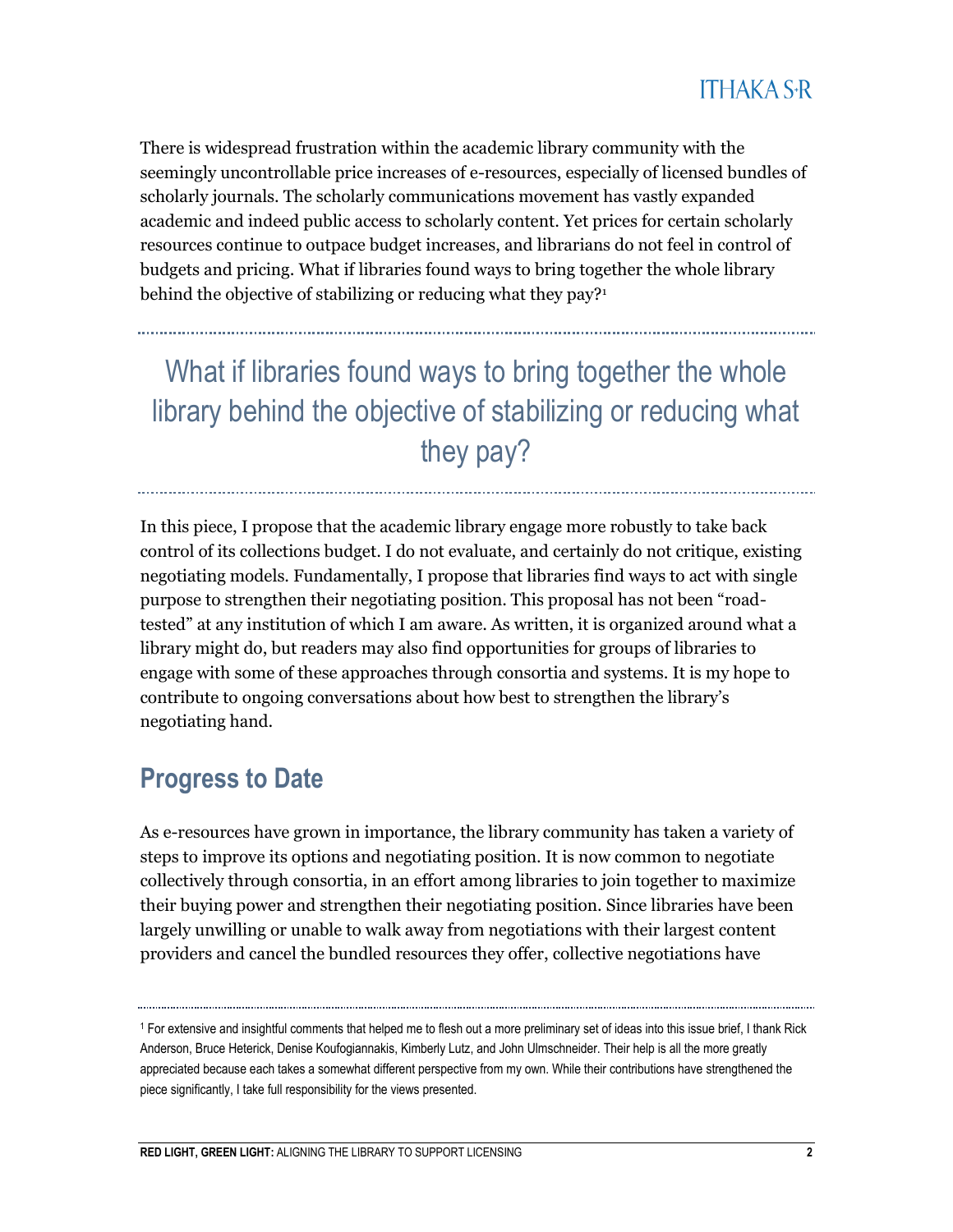probably had only limited impact. In an effort to rationalize its licensing model and reduce expenditures, at least one library this year found itself filing a lawsuit against a major publisher.<sup>2</sup>

There is little evidence that open access has led to reduced licensing expenditures, and it has almost certainly led to a boom, at least in the short term, in content revenues for some of the largest publishers.

For many, of course, open access is seen as the best solution to ever-rising prices. Libraries have invested boldly in open access solutions, creating institutional repositories to support green models, funding the article processing charges to support gold models, and even starting new subsidized open access publishing initiatives. Funding agencies, through mandates, funding, and content dissemination platforms of their own, have pushed hard for open access as well. But the implications of all this activity on publishers is unclear. Publishers appear to have largely co-opted open access, at least for the moment, offering gold and hybrid journals that charge article processing fees (APCs) that are further adding to their bottom lines. There is little evidence that open access has led to reduced licensing expenditures, and it has almost certainly led to a boom, at least in the short term, in content revenues for some of the largest publishers.<sup>3</sup>

At the same time, some of the most sophisticated commercial publishers have themselves (or in one case through a sibling enterprise) identified new ways to profit further in the emerging ecosystem.<sup>4</sup> Today, more funds than ever before are flowing from the global higher education system to commercial publishers, no longer through library

<sup>2</sup> Carl Straumsheim, "LSU Sues Elsevier," Inside Higher Ed, May 3, 2017, [https://www.insidehighered.com/news/2017/05/03/louisiana-state-takes-disagreement-elsevier-court.](https://www.insidehighered.com/news/2017/05/03/louisiana-state-takes-disagreement-elsevier-court)

<sup>&</sup>lt;sup>3</sup> In fact, there is a strong argument to be made that the collective action problem facing libraries as they consider the challenges of licensed e-resources may also apply to open access. For more on this line of reasoning, see John Wenzler, "Scholarly Communication and the Dilemma of Collective Action: Why Academic Journals Cost Too Much," *College & Research Libraries*, 78.2 (2017)[, https://doi.org/10.5860/crl.78.2.16581.](https://doi.org/10.5860/crl.78.2.16581) 

<sup>4</sup> Roger C. Schonfeld, "When is a Publisher not a Publisher? Cobbling Together the Pieces to Build a Workflow Business," *Scholarly Kitchen*, February 9, 2017, [https://scholarlykitchen.sspnet.org/2017/02/09/cobbling-together-workflow-businesses/.](https://scholarlykitchen.sspnet.org/2017/02/09/cobbling-together-workflow-businesses/)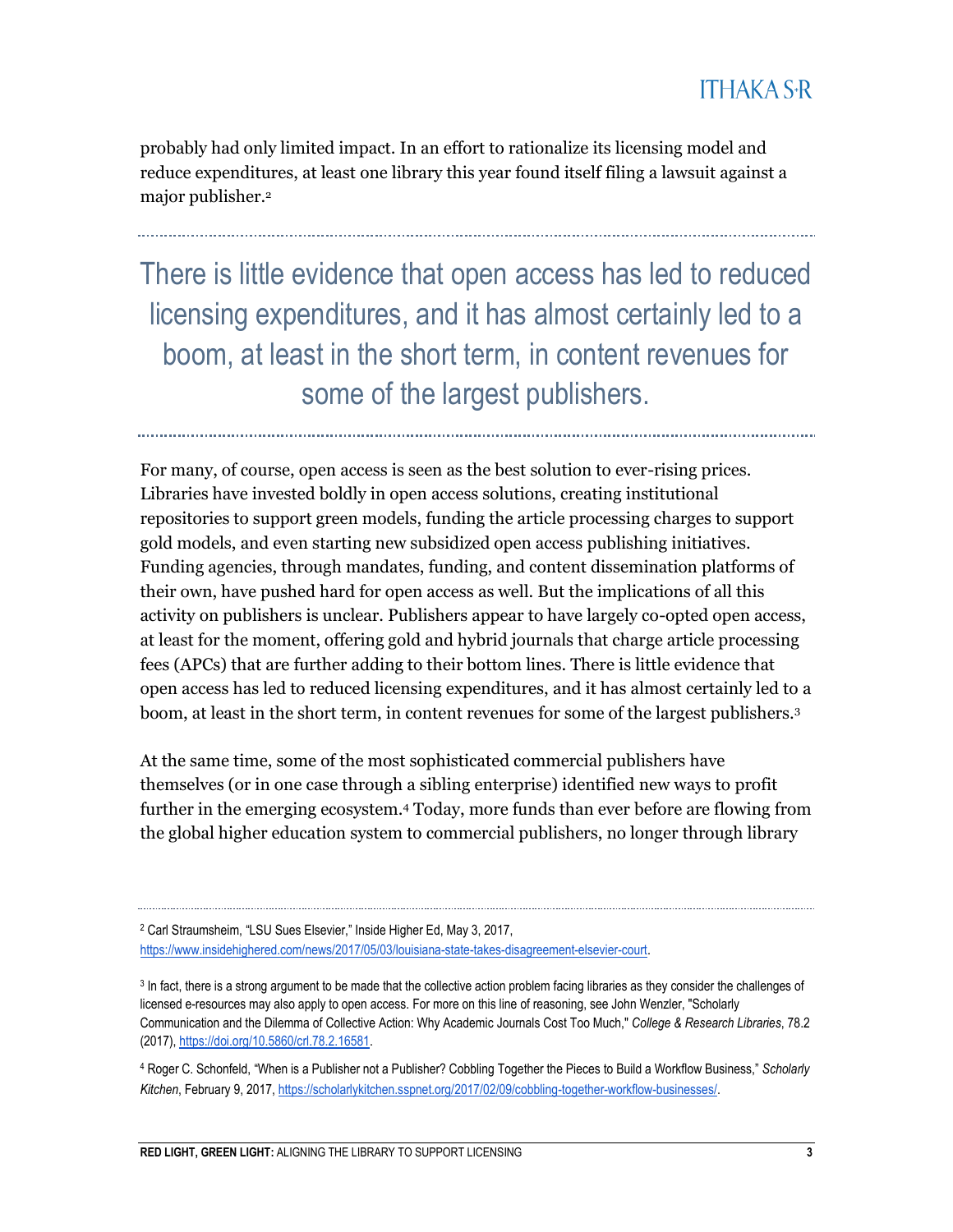subscriptions and licenses alone but increasingly also through funding agencies, university research offices, and other parties.

Perhaps library initiatives, including consortial negotiations and open access investments, have prevented prices from rising further than otherwise would have been the case. Now that public access is expanding dramatically through so-called academic social networks and new piracy initiatives,<sup>5</sup> perhaps the playing field will tilt more steeply than it has to date. But certainly, at this point, open access has not eliminated the growing fees devoted to scholarly resources at the vast majority of academic libraries.

# **Cancellation Exercises**

Nevertheless, the source of greatest negotiating leverage is through cancellations. The strongest negotiating position arises from being fully prepared to walk away from the negotiating table. But libraries are constrained in their negotiations. They purchase as agents on behalf of a university community that frequently demands access without having any incentive to care about pricing and other considerations. They often try to negotiate in groups through consortia or systems to aggregate their bargaining power, although this sometimes constrains them in other ways.<sup>6</sup> The upshot is that in many cases libraries cannot just walk away from a negotiation. In recent years, libraries have been to a very significant extent unwilling or unable to cancel content resources. This creates a one-sided dynamic to libraries' disadvantage. But at least some libraries appear prepared to take a stronger position in this regard.

The fundamental problem has been bundling. As the largest content providers have merged, they have offered first journals and now other content types as well in ever larger bundles. First priced at a small increment from what had been a university's print spend, these bundles ensured that libraries licensed the full array of journals from a given provider. Although the model proved irresistible to so many academic libraries, it also made it far more difficult to cancel journals individually (which had once been the practice whenever budgets grew tight). Instead, libraries have found themselves

5 See for example David Matthews, "Do academic social networks share academics' interests?" *Times Higher Education*, [https://www.timeshighereducation.com/features/do-academic-social-networks-share-academics-interests a](https://www.timeshighereducation.com/features/do-academic-social-networks-share-academics-interests)nd Scott Jaschik, "Supporting Sci-Hub vs. Explaining Sci-Hub," *Inside Higher Ed*, August 8, 2016, [https://www.insidehighered.com/news/2016/08/08/letter-publishers-group-adds-debate-over-sci-hub-and-librarians-who-study-it.](https://www.insidehighered.com/news/2016/08/08/letter-publishers-group-adds-debate-over-sci-hub-and-librarians-who-study-it)

 $6$  See for example the argument that "library AGENCY [that is, the ability to walk away] is far more important to deal-making than [consortial] SCALE," found in this presentation: Nat Gustafson-Sundell, "The Library & the Consortium: Don't Trade Away Library Agency Without Considering the Cost," Presented to Money & Power: ACRL/ NY Symposium, NYC, NY, slides available at [http://cornerstone.lib.mnsu.edu/lib\\_services\\_fac\\_pubs/121/.](http://cornerstone.lib.mnsu.edu/lib_services_fac_pubs/121/)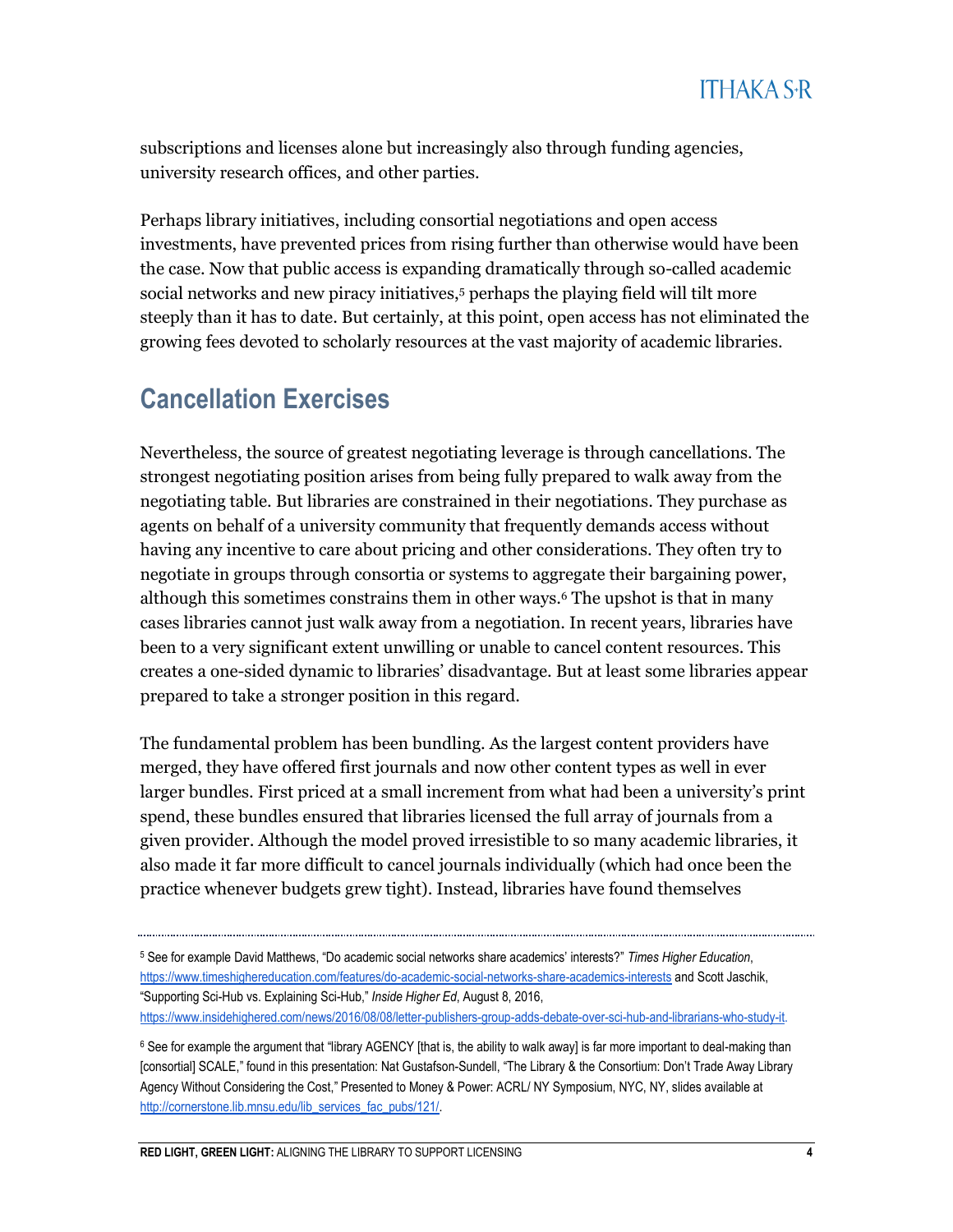essentially unable to walk away from the largest bundles and instead have reduced their spending almost everywhere else first.

Libraries are constrained in their negotiations. They purchase as agents on behalf of a university community that frequently demands access without having any incentive to care about pricing and other considerations.

Over the past two years, the situation may have shifted somewhat. National consortia in Europe and beyond have seemed to take a harder line with some of the commercial science publishers, threatening to and in at least the case of Germany have actually allowed access to be disrupted nation-wide.<sup>7</sup>

Individual institutions have also cancelled specific content resources. SUNY Potsdam attracted attention several years ago for the strong approach—which included a robust campus communication component—that its library took. More recently, Université de Montréal, working in partnership with a professor from its information school, conducted analysis of value and was effective in communicating its approach across campus. While many institutions have been unwilling or unable to cancel content bundles, more examples of libraries doing so, generally as a result of financial exigencies such as the Canadian exchange rate crisis, are beginning to circulate.<sup>8</sup>

<sup>7</sup> For example, the German national consortium announced in January 2017 that it could no longer provide access to Elsevier journals online[: https://www.sub.uni-goettingen.de/en/news/details/voraussichtlich-keine-volltexte-von-zeitschriften-des-elsevier](https://www.sub.uni-goettingen.de/en/news/details/voraussichtlich-keine-volltexte-von-zeitschriften-des-elsevier-verlags-ab-dem-112017/)[verlags-ab-dem-112017/.](https://www.sub.uni-goettingen.de/en/news/details/voraussichtlich-keine-volltexte-von-zeitschriften-des-elsevier-verlags-ab-dem-112017/) For additional context, including additional universities proposing to join the cuts, see Diana Kwon, "Major German Universities Cancel Elsevier Contracts," *The Scientist*, July 17, 2017[, http://www.the](http://www.the-scientist.com/?articles.view/articleNo/49906/title/Major-German-Universities-Cancel-Elsevier-Contracts/)[scientist.com/?articles.view/articleNo/49906/title/Major-German-Universities-Cancel-Elsevier-Contracts/.](http://www.the-scientist.com/?articles.view/articleNo/49906/title/Major-German-Universities-Cancel-Elsevier-Contracts/)

<sup>&</sup>lt;sup>8</sup> The SUNY Potsdam case is well documented by library director Jenica Rogers in her "Walking away from the American Chemical Society," [http://www.attemptingelegance.com/?p=1765.](http://www.attemptingelegance.com/?p=1765) For more information about the Canadian cuts and the Montreal case specifically, see Kyle Siler, "Cuts to Journal Subscriptions an Opportunity, Not a Crisis ," *University Affairs*, January 5, 2016, <http://www.universityaffairs.ca/opinion/in-my-opinion/cuts-to-journal-subscriptions-an-opportunity-not-a-crisis/> and Gavia Libraria (the Library Loon), "Learning from the Université de Montréal," May 8, 2017, [https://gavialib.com/2017/05/learning-from-the-universite](https://gavialib.com/2017/05/learning-from-the-universite-de-montreal/)[de-montreal/.](https://gavialib.com/2017/05/learning-from-the-universite-de-montreal/)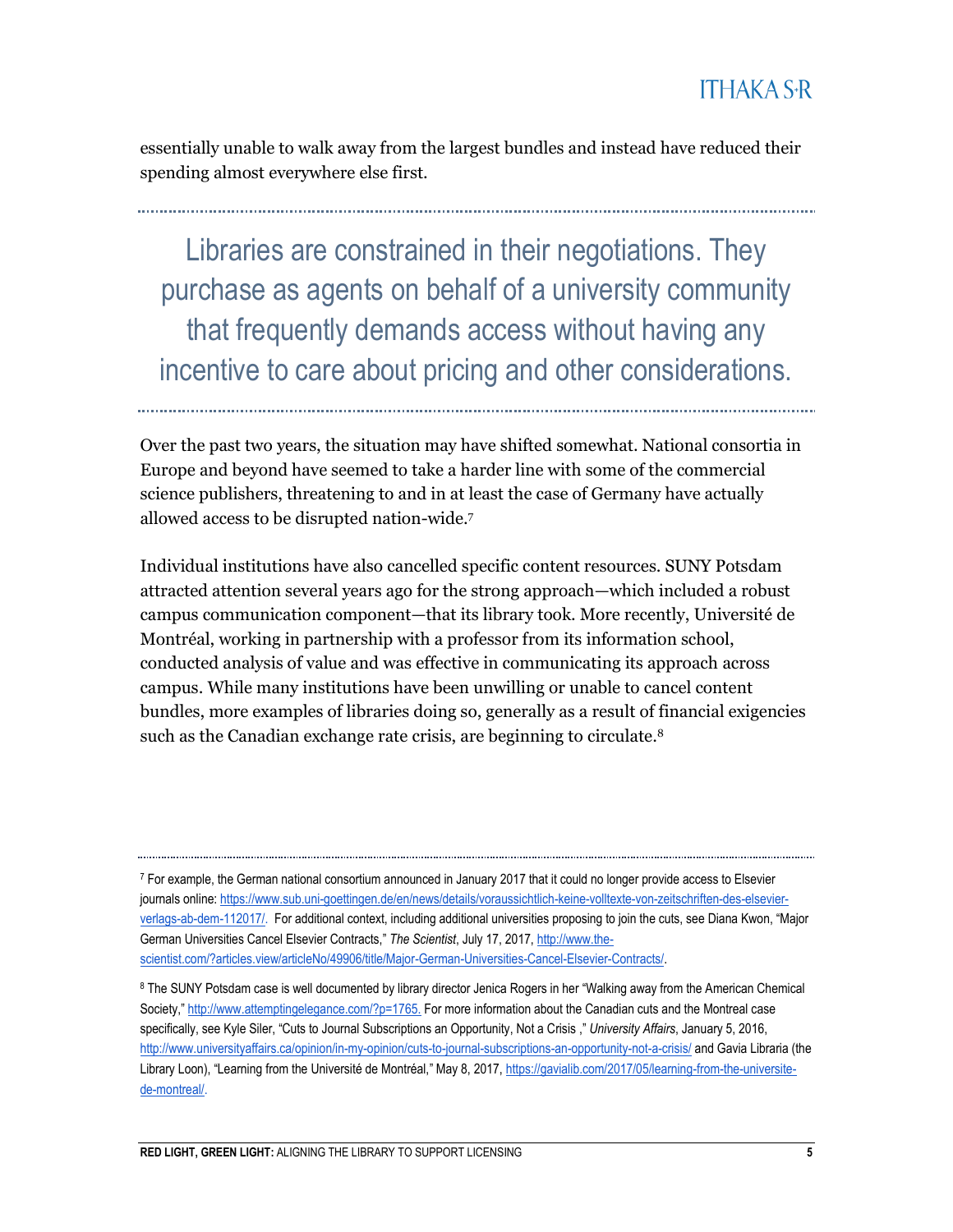# **Regularizing this Work**

There is much we can learn from Germany, Potsdam, and Montreal. But notwithstanding the comparative success it has experienced, a cancellation exercise borne of a budget crisis is a one-time activity rather than ongoing regularized work. In order to take back control of collections budgets, more libraries must find ways to regularize this kind of exercise and make it a core priority of the academic library even during comparatively flush budgetary years.<sup>9</sup>

One challenge is conducting the assessments. Another is communicating them clearly so that all library employees and the university more broadly can utilize this assessment.

# **Categorizing Resources**

Many libraries will argue that they already communicate "problem vendors" unambiguously. And to be sure, there are aspects of scholarly communications programs charged with this very work. But libraries also lean heavily towards treating all vendors and all products the same following the completion of a negotiation and the execution of a license. Whether libraries are happy with the outcome of the negotiation or frustrated by the price or terms imposed, they generally embrace all licensed resources equally. If libraries are going to transform the pricing paradigm, they might start by being clear about which resources are the true problems.

Suppose each library were to tier its licensed e-resources using a traffic-light metaphor:

- Green: Those resources that are reasonably priced and generate a great deal of value to the user community relative to their price.
- Yellow: Those resources that generate a more modest degree of value relative to their price and/or may not be seen as entirely reasonably priced.
- Red: Those resources that generate a poor degree of value relative to their price and/or that are priced in ways that are problematic for the library.

This would not be an easy exercise to take on, since a library would have to consider systematically how it defines value. This is all too unusual, given the differences in usage

<sup>9</sup> One reader of a draft of this piece mentioned that they "found it hard to make the leap to think that [faculty members] would care outside of such a forced decision making process" such as those brought on by budget cuts. Cuts make it possible to get something started, perhaps, but if the work is not regularized thereafter we run the risk of having an equally substantial challenge again a few years hence.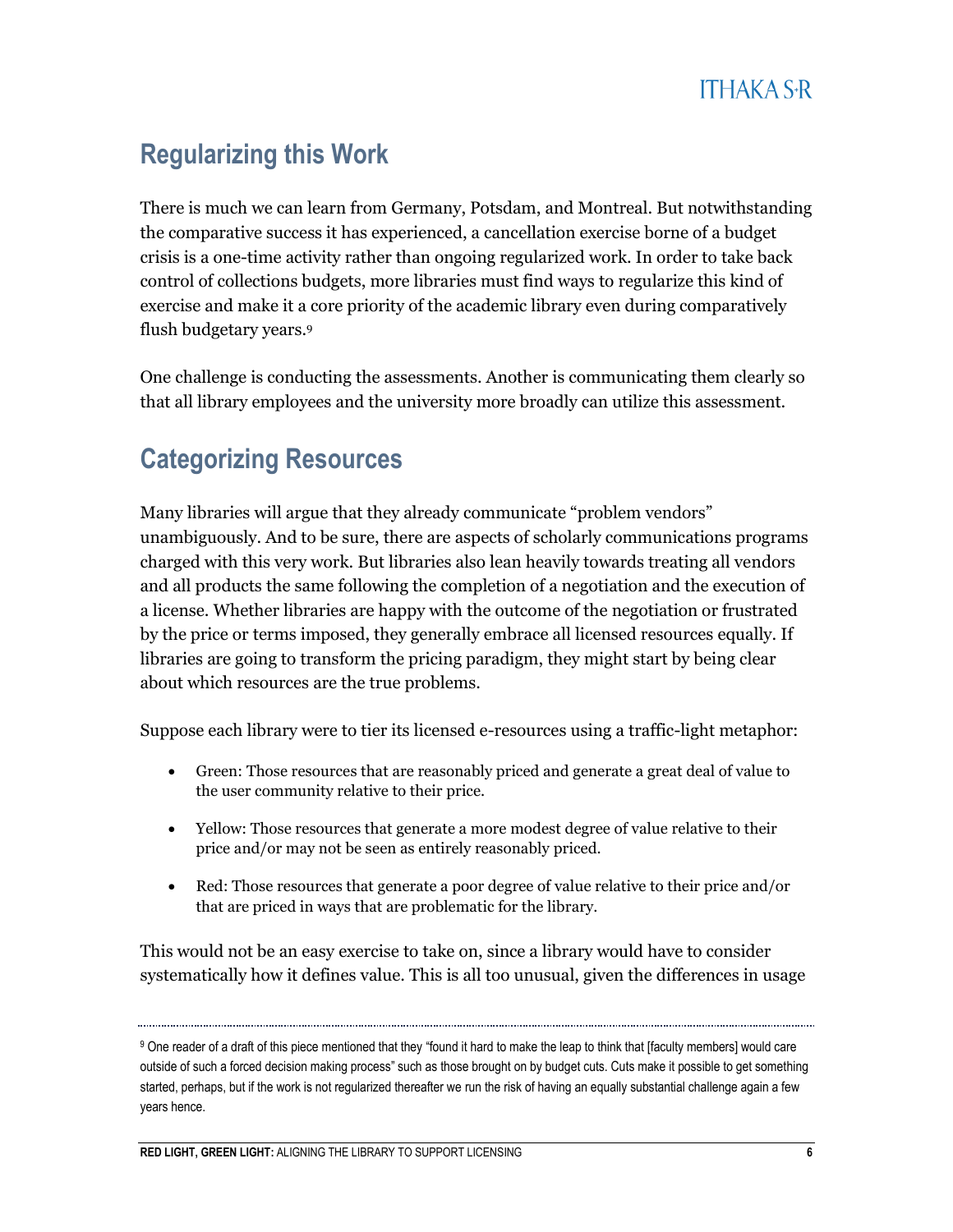profiles across different fields (humanities vs STEM materials for example) and different content types (books vs journals, publications vs audiovisual and archival collections, etc.). Readers who cannot imagine such a categorization of resources adopted by their libraries might ask themselves whether that is an indication of just how little systematic effort has been devoted to assessing value, notwithstanding the widely accepted view that certain key content providers do not provide enough of it.<sup>10</sup>

Whatever criteria are used, they should be established so that there is no minimum number of resources that must fall into the "red" category. Instead, ideally, there would be only a small number of resources in that category and, if they were to improve their prices or practices, they could be re-categorized. Put another way, libraries should avoid grading these resources on a curve, at least initially.

The purpose of the categorization is to enable the whole library, and indeed the whole university, to work in alignment to transform the price paradigm. Rather than reluctantly licensing the "red" resources and then trying to avoid dealing with them until the next renewal cycle, libraries can focus ongoing attention on a small group of resources that are assessed to be truly problematic. Licensing and scholarly communications officers may take the lead, but they cannot be expected to do all the work themselves. As is suggested below, a categorization enables the whole library to align on the problematic resources and regularize efforts to address them.

These efforts to align the library, and regularize the work of assessing its vendors, may be recommended for many if not all libraries. But, different libraries can then apply this categorization differently. Some libraries may find it desirable to take a fairly aggressive approach. Others will have to manage risks and recognize tradeoffs. In increasing order of aggressiveness, the following several sections propose approaches that libraries can consider to redefine their relationship with the "red" resources and their providers.

#### **Transparency**

First, the creation and promulgation of this categorization is an opportunity to bring greater transparency and buy-in to licensing. At its heart, this is about regularizing these assessments and providing an opportunity for the whole library and the whole campus to take note of them.

<sup>&</sup>lt;sup>10</sup> In addition to the Université de Montréal example described above, California Digital Library and others have attempted to provide fairly systematic assessments of resource value.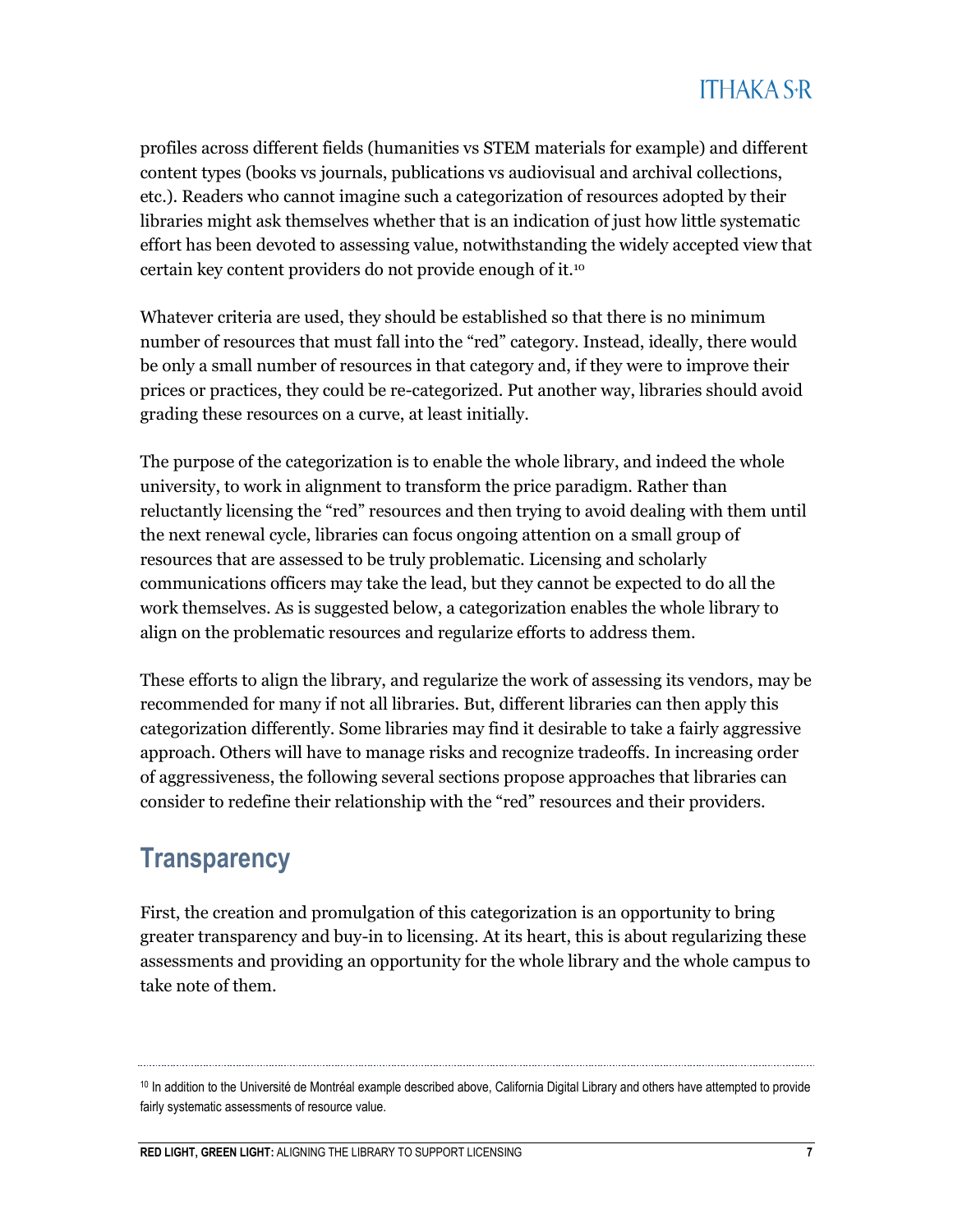The licensing unit, perhaps working closely with the assessment unit, would create a periodically updated categorization of resources. The methodology would be updated as needed. The full list of categorized resources would be made available publicly alongside the methodology for its creation.

This list would be shared proactively with every content provider. Content providers informed of where they fall in this categorization should be encouraged to take specific steps to move from red to yellow, and from yellow to green. For some providers, this alone could be sufficient to motivate some action. For others, it would serve as fair warning.

It would also be used for communications with campus stakeholders, including the provost, budget office, faculty advisory committee, and deans and department chairs. Rather than developed and used just during the unpleasantness of a resource cancellation exercise, this kind of categorization would be used to support the regular work of the library. It would be used as a way to show the library's careful and creative stewardship of institutional resources carefully and to build support for some of the other tactics described below.

Finally, and perhaps most significantly, the list would be issued by the library director as an organizational document to all library employees. All would be encouraged to consider that the "red" resources and their providers should not be supported with advisory committee memberships, endorsements, or other kinds of engagement. Instead, the library would seek to unite to provide incentives for the "red" resource providers to reconsider their approach.

#### **Promotion**

One of the most important challenges the library faces is serving as the purchasing agent for end-users who are largely removed from having to consider the budget tradeoffs associated with their resource priorities. In part to address this dynamic, the library may wish to promote resources differentially in an effort to reduce the usage of the "red" resources. While the library may feel an obligation to continue providing the resource for its community, at least for the near-term, it is under no obligation to encourage its use. If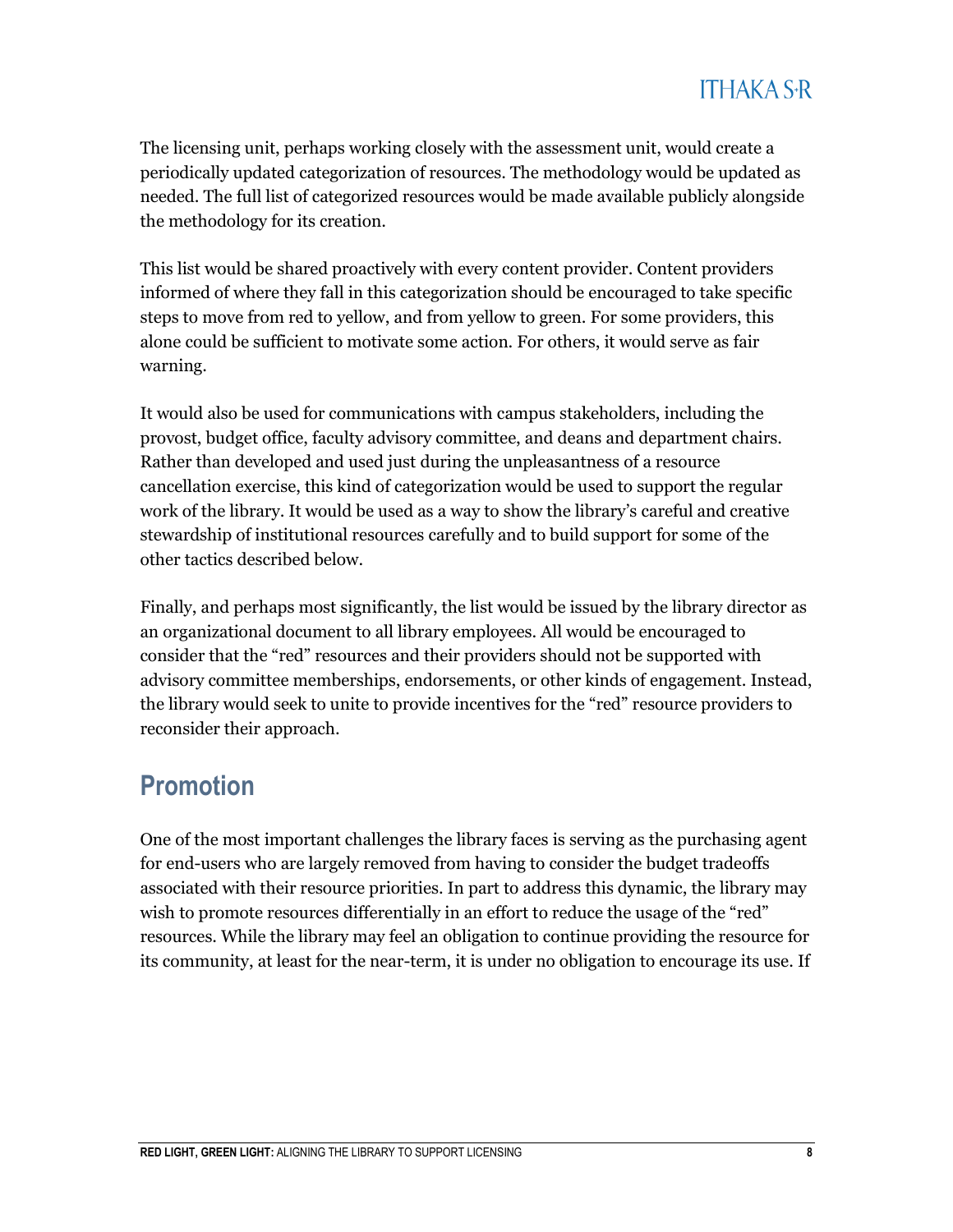a university community can systematically reduce its use of "red" resources, then the library will be strengthened in its ability to cancel them eventually.<sup>11</sup>

Many readers will take issue with differentially promoting some resources over others. But libraries do this every day—just not systematically and in alignment. For example, libraries configure discovery services and link resolvers in ways that preference some resources over others. And, in formulating the library's homepage, subject guides, and other webpages, some resources receive more prominent attention than others. The library's instructional program also focuses on some resources more than others. All these emphases, however, happen without any effort to build alignment across them.

Many readers will take issue with differentially promoting some resources over others. But libraries do this every day—just not systematically and in alignment.

There are a number of ways the library could try to bring alignment by promoting "green" resources and steering its community away from "red" ones. One portion of this may be about resource discovery:

- During instruction sessions, librarians should refrain from using or teaching "red" resources
- "Red" resources should only rarely be listed on library information pages, and then with a clear recommendation of preferred alternatives.
- "Red" resources could be prioritized last in link resolvers and discovery services and excluded from the direct linking features of discovery services.
- A user trying to use a "red" resource could be sent to an interstitial page including the information about the price and value of the resource with a note discouraging its use. And perhaps this page could list other resources a user could consider instead
- "Red" resources could be suppressed from the library discovery service and/or link resolver altogether.

<sup>11</sup> While drafting this paper, I was inspired to read this call: "Let's consider where we might use interface roadblocks to benefit the overall user community." Adrienne Lai, "Uneasy Interfaces or: How I'm Trying to Stop Worrying and Love User Obstacles," [http://eduiconf.org/2017/uneasy-interfaces/.](http://eduiconf.org/2017/uneasy-interfaces/)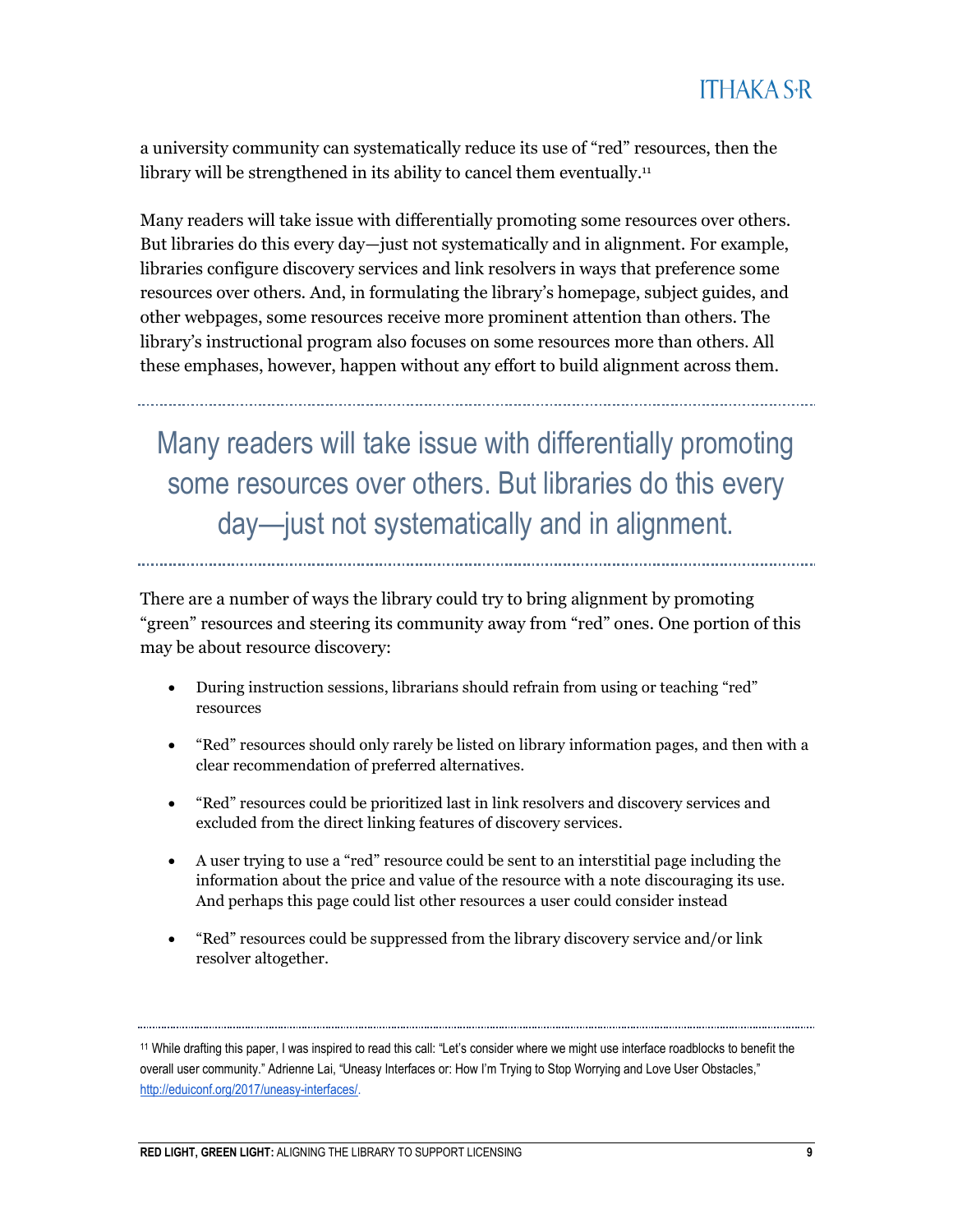Another portion of this may be about publishing:

- Authors could be exhorted to submit their work and provide peer review and editorial services only to "green" providers whenever possible and never to "red" ones.<sup>12</sup>
- The library could agree to fund APCs only for articles submitted to journals provided by a "green" resource provider.

Other ideas will arise as well. The whole library can contribute to this set of activities, since each unit—from instruction and reference to technology and user experience—can find ways to redirect users and usage away from "red" resources. The purpose of this set of activities is to take steps short of cancelling "red" resources while reducing their usage so as to position the library more favorably in a future negotiation with the content providers—or to make them easier to cancel in the future.

#### **Further Licensing**

"Red" resource providers may try to sell additional content or services to libraries and their parent universities. This should be resisted.

Many libraries might wish to have a clear policy never to license further content from "red" resource providers. Others might want to avoid licensing many if not all new products from them. For example, when an ancillary service, such as a discovery service or a citation index, is offered temporarily "for free" as part of a negotiating process, libraries would decline to accept the opportunity for them and their user communities to become more dependent on the provider.<sup>13</sup>

When mergers and acquisitions take place, libraries should be especially vigilant. Perhaps the last major content recombination of licensed content providers was the merger of Springer and Nature. One source of corporate value is to increase the size of the bundles being offered to libraries, often with at least near-term preferential pricing to drive libraries to accept the combined bundles. Libraries should refuse these combined bundles for "red" resources.

 $12$  There are a variety of opportunities to engage with authors as libraries reconfigure their service offers. Today, for example, some library services engage scholars to help them publish their work to achieve greatest impact and/or avoid deceptive publishers. They could add the categorization as part of their efforts to educate and support authors.

<sup>&</sup>lt;sup>13</sup> Some readers of this draft assured me that no responsible library would ever take "free" giveaways from a problematic vendor.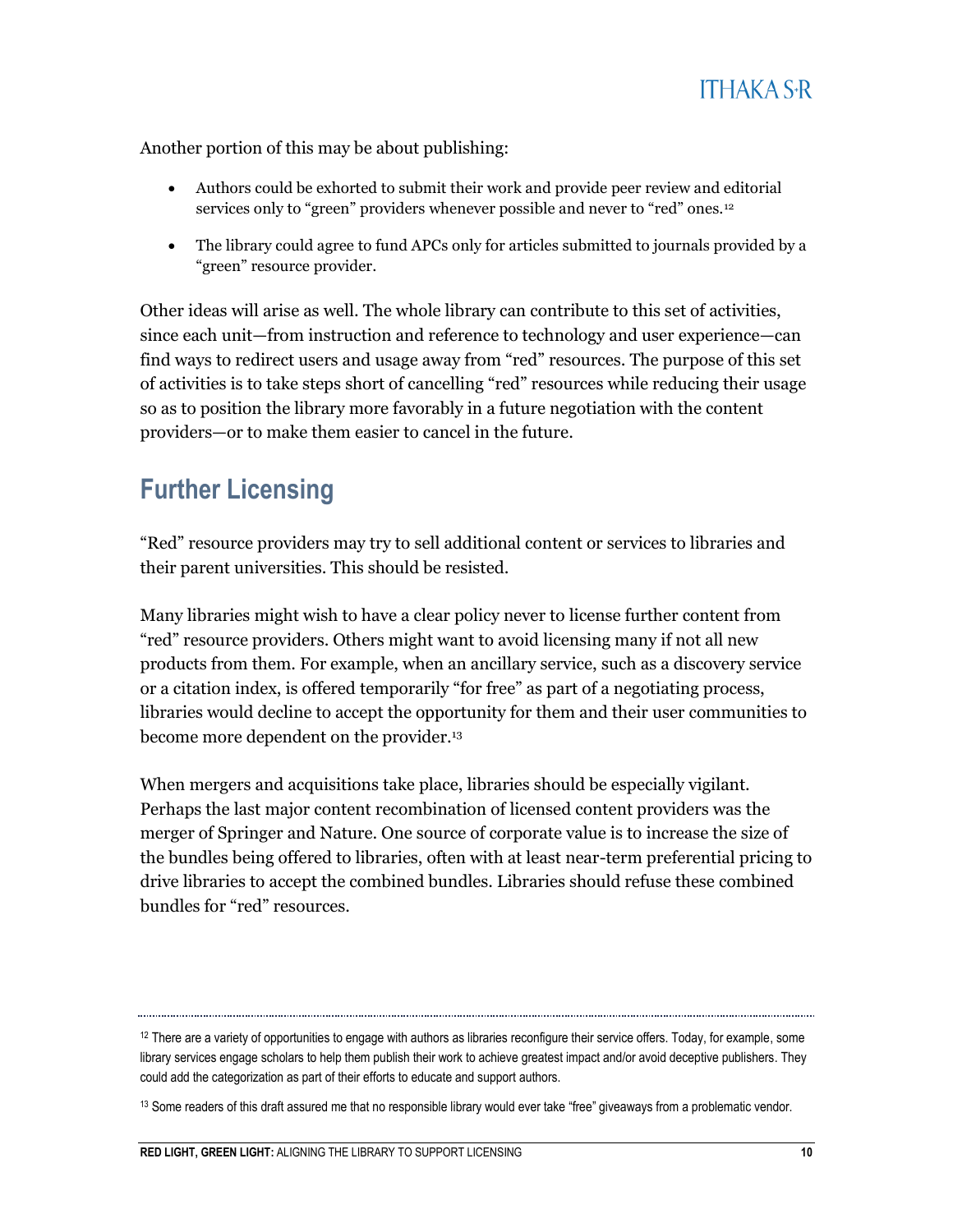In addition to taking these steps to guard against new or enlarged products from "red" providers, libraries would advocate with their consortium or system to respect their provider preferences.

It may not be feasible to cancel current subscriptions but there is no reason to become more reliant on a provider that is categorized as "red."

Today, these issues extend beyond the library as scientific publishers are becoming research workflow providers and aggregators are becoming library service providers. We are in the midst of a rash of mergers and acquisitions, which increasingly target private companies providing workflow, compliance, and showcasing tools and, most recently, scholarly communications systems. Libraries face a number of key strategic and leadership questions for scholarly communications as platforms face acquisitions. <sup>14</sup> In other cases, these workflow, showcasing, and compliance tools are sold by publishers not to the library but to other offices of the university. So, library directors may wish to work with other parts of the university, such as the office of information technology or the university research office, to ensure that "red" providers are not selling new products into the university. If a provider is on the "red" list, libraries should take every step possible to ensure that other campus units take this into account when they consider a new service offering. Indeed, the university should ultimately be united on the "red" list.

# **Portfolio**

Finally, the library may wish to adjust how it allocates its materials budget. Many librarians suspect that their libraries put a growing share of their materials budget to "red" resources from year to year (even though the lack of such a categorization makes it impossible to know for certain). Certainly, most libraries' objective is in fact to reduce the share of their allocation to resources that are unfavorably priced or that provide relatively low value.

Most libraries have only rarely rethought their budget structure, but it should be reviewed periodically. For example, almost all libraries make a distinction between materials and other budgets, with the former mostly funding acquisitions and licensing and the latter typically devoted overwhelmingly to staff compensation. There are several reasons for this distinction, one of which is that library leaders have sometimes negotiated with provosts and budget offices for different protections and inflation rates

**RED LIGHT, GREEN LIGHT:** ALIGNING THE LIBRARY TO SUPPORT LICENSING **11**

<sup>14</sup> Roger C. Schonfeld, "Reflections on "Elsevier Acquires bepress": Implications for Library Leaders," Ithaka S+R, August 7, 2017, [http://www.sr.ithaka.org/blog/reflections-on-elsevier-acquires-bepress/.](http://www.sr.ithaka.org/blog/reflections-on-elsevier-acquires-bepress/)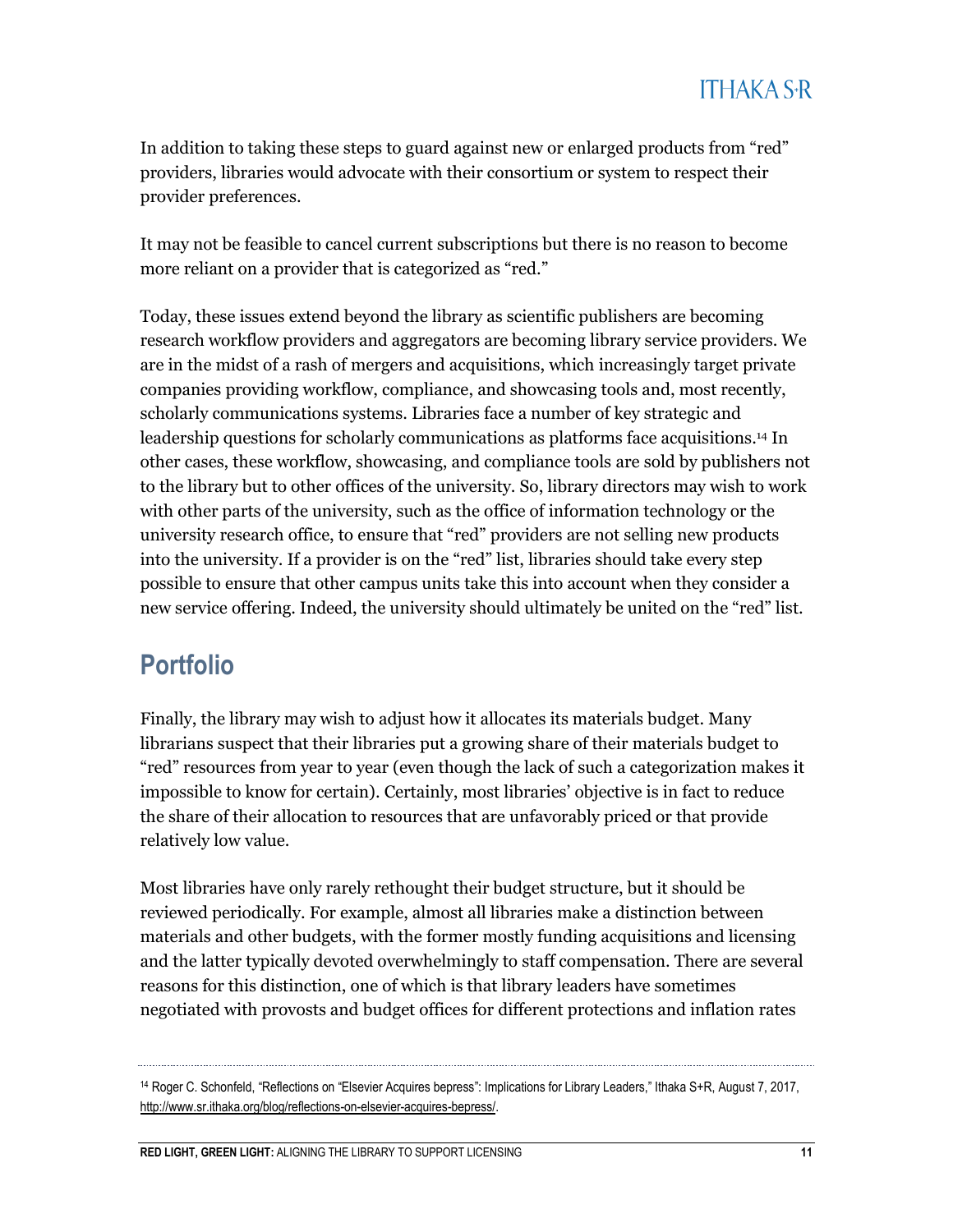for each. Materials budgets were once allocated by field or department, but there has been a trend towards centralizing them as such a high share of expenditures go towards multidisciplinary licensed content bundles. What is counted inside the materials budget varies from library to library, and sometimes may include a variety of functions and systems related to collections.

Another approach would be to allocate the materials budget according to the traffic light categories. They would take a sort of "cap and trade" approach to budgeting, allocating a specific and fixed portion of the materials budget to "red" resources. Doing so would be the outcome of intensive conversation with campus stakeholders. This would allow a library to make a form of Ulysses pact, "tying itself to the mast" to prevent it from taking the easy approach of putting ever greater resources into the products with the most problematic pricing models and value equations. In such a model, the library would be indifferent as to how funds were allocated within this "red" category and could fairly publicly encourage the "red" resource providers to battle among themselves for this fixed pot of money.

This approach would have to be carefully negotiated with campus stakeholders given the risk that one or more "red" resources would need to be cancelled in the next budget cycle. The advantage of taking this type of approach is to provide a framework for decision-making that can be agreed upon in advance by all campus stakeholders.

More ambitiously than keeping the budget allocation to "red" resources unchanged, the library might commit to reducing that allocation, either in absolute or relative terms, over time. This step, if feasible, would throttle down the commitment of university resources to "red" providers rather than simply capping it at a present undesirable level.

# **Strategy**

Licensed collections have come to be at the heart of the services provided by almost every academic library. Drawing unambiguous distinctions between those that are appreciated and to be welcomed, against those that are problematic and to be resisted, can support a more aggressive set of advocacy and other practices to control prices paid and manage the collections budget. I make no claim here that these practices will be some kind of panacea for libraries, but regularizing this work and aligning the whole library behind it must surely be key success factors. There is more to be done to bend the price curve.

As the costs of content dissemination have fallen so dramatically, information industries from music to journalism have been transformed. For academic libraries, this means